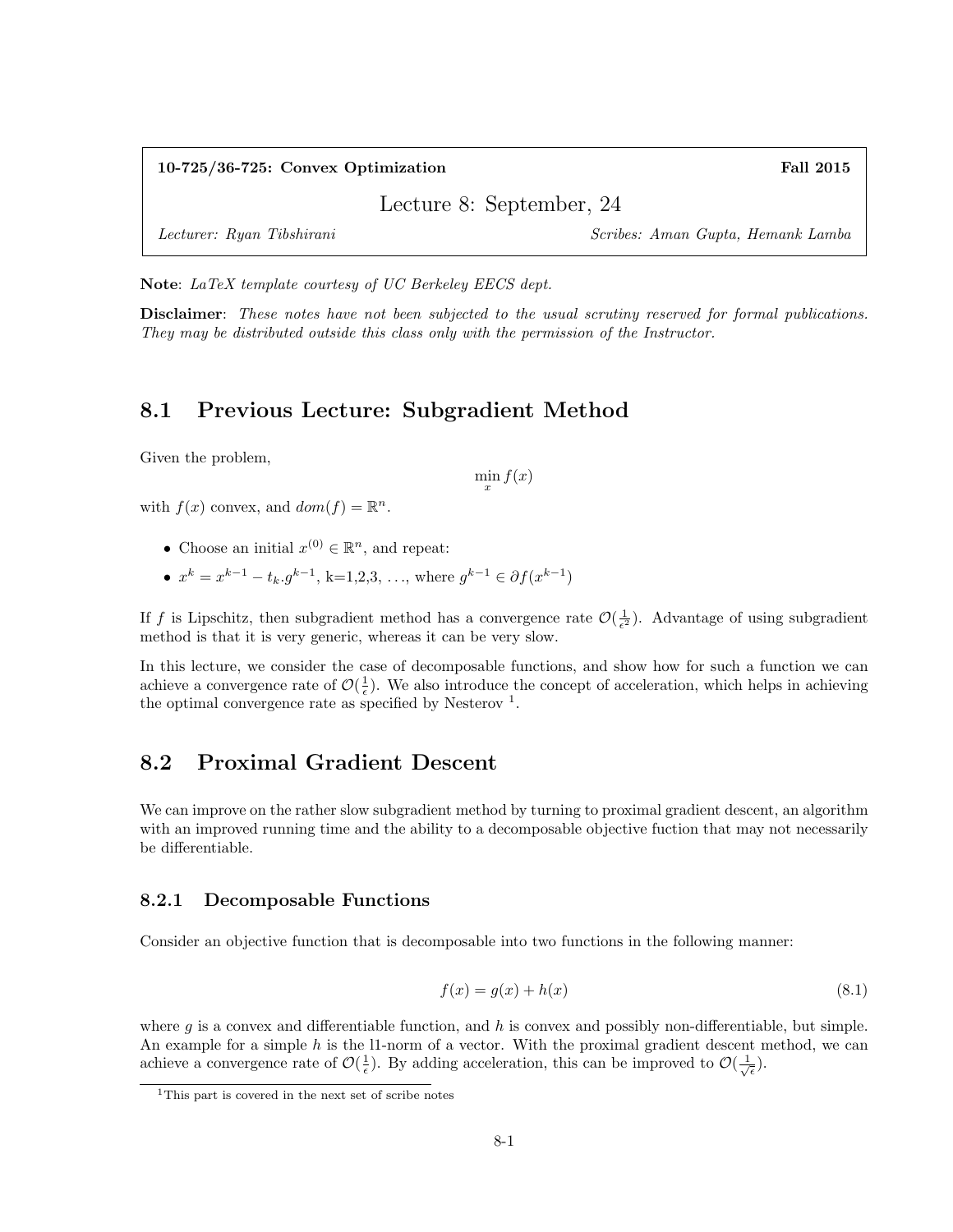Simple gradient descent works with a convex and differentiable  $f$ , using gradient information to take steps towards the optima. This step is derived using a quadratic approximation of the objective function  $f(x)$ , after replacing  $\nabla^2 f$  with a spherical term  $\frac{1}{t}I$ :

$$
x^{+} = \underset{z}{\operatorname{argmin}} \underbrace{f(x) + \nabla f(x)^{T} (z - x) + \frac{1}{2t} \|z - x\|_{2}^{2}}_{\widetilde{f}_{t}(z)}
$$
(8.2)

If f is not differentiable, but is decomposable into two functions  $g$  and  $h$  as described above, we can still use a quadratic approximation of the smooth part  $q$  to define a step towards the minimum value

$$
x^{+} = \underset{z}{\operatorname{argmin}} \quad \widetilde{g}_{t}(z) + h(z)
$$
\n
$$
= \underset{z}{\operatorname{argmin}} \quad g(x) + \nabla g(x)^{T} (z - x) + \frac{1}{2t} \|z - x\|_{2}^{2} + h(z)
$$
\n(8.3)

### 8.2.2 Proximal Mapping

Equation 8.3 can be rewritten as:

$$
x^{+} = \underset{z}{\operatorname{argmin}} \frac{1}{2t} \|z - (x - t\nabla g(x))\|_{2}^{2} + h(z)
$$
  
=  $\operatorname{prox}_{h,t}(x - t\nabla g(x))$  (8.4)

Where  $prox$  is a function of h and t, and is referred to as the proximal map of h:

$$
prox_{h,t}(x) = \underset{z}{\operatorname{argmin}} \ \frac{1}{2t} \|z - x\|_2^2 + h(z) \tag{8.5}
$$

In equation 8.4, the first term is minimized when  $z$  is close to the gradient update of the smooth part  $g$ , and the second term is minimized when the value of  $h$  is as small as possible.

### 8.2.3 Proximal Gradient Descent

Proximal gradient descent can be defined as follows: Choose initial  $x^{(0)}$  and then repeat:

$$
x^{(k)} = prox_{t_k} (x^{(k-1)} - t_k \nabla g(x^{(k-1)})), \quad k = 1, 2, 3, \dots
$$
\n(8.6)

To make the update look familiar, we define the update in terms of the generalized gradient:

$$
x^{(k)} = x^{(k-1)} - t_k \cdot G_{t_k}(x^{(k-1)})
$$
\n(8.7)

where  $G_t$  is a generalized gradient of f,

$$
G_t(x) = \frac{x - prox_t(x - t\nabla g(x))}{t}
$$
\n(8.8)

Even though we swapped one minimization problem for another, this approach can be advantageous in the following manner: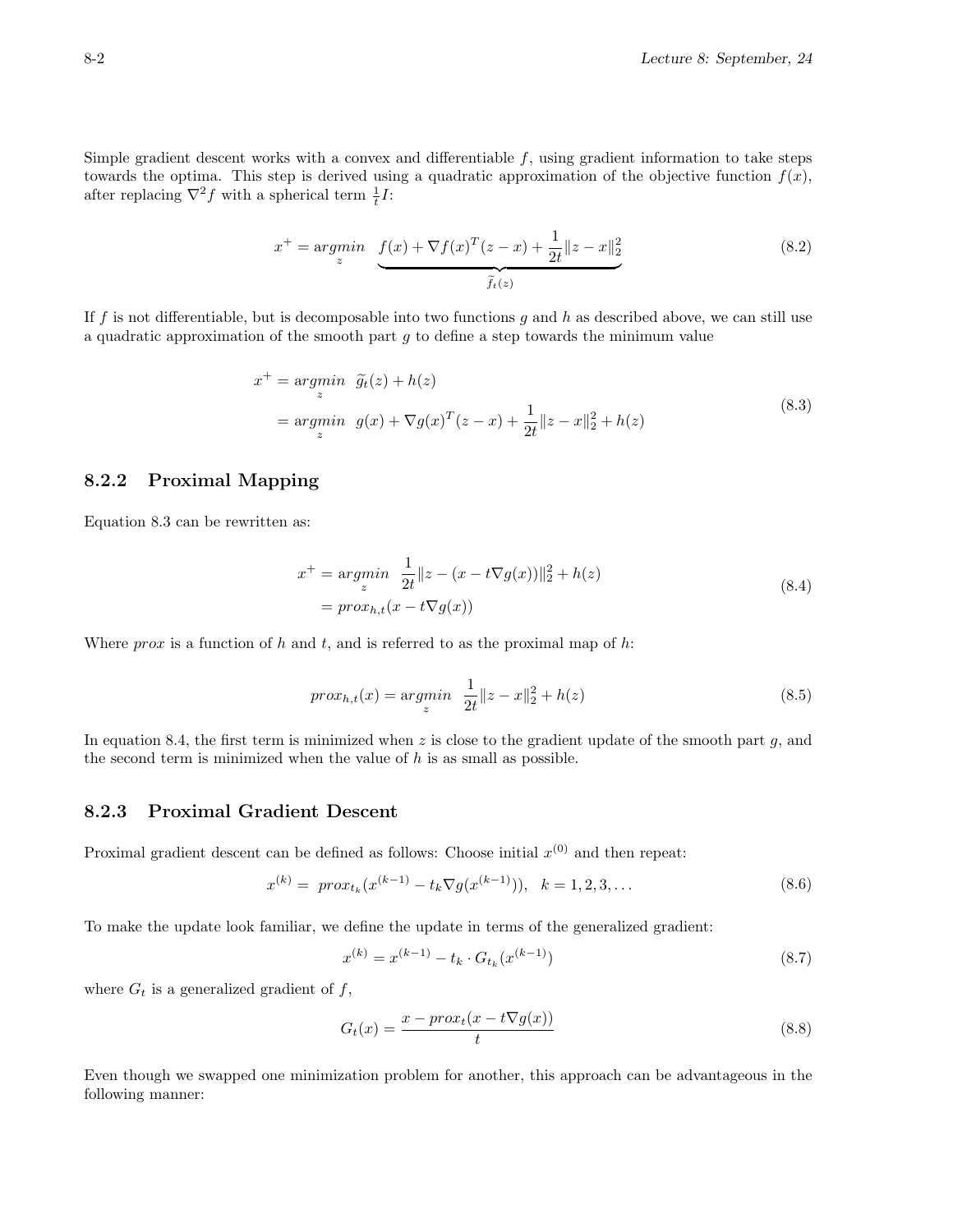- The proximal map  $prox<sub>t</sub>(.)$  can be computed analytically for a lot of h functions
- $prox_t(\cdot)$  doesn't depend on g, only on h
- $g$  can be a complicated function; all we need to do is to compute its gradient

### 8.2.4 Iterative soft-thresholding algorithm (ISTA)

Let's consider an example where we are trying to solve the lasso problem. As we might recall the lasso problem is given as follows:

For a given  $y \in \mathbb{R}^n$ ,  $X \in \mathbb{R}^{n \times p}$ , we want to optimize:

$$
\min_{\beta \in \mathbb{R}^p} \frac{1}{2} \underbrace{\|y - X\beta\|_2^2}_{g(\beta)} + \underbrace{\lambda \|\beta\|_1}_{h(\beta)} \tag{8.9}
$$

For proximal gradient descent algorithm to work, we first need to find the proximal mapping for the given objective function. We know that the proximal mapping can be computed as follows:

$$
proxt(\beta) = \underset{z \in \mathbb{R}^{n_0}}{\operatorname{argmin}} \frac{1}{2t} ||\beta - z||_2^2 + \lambda ||z||_1
$$
  
\n
$$
\equiv \underset{z \in \mathbb{R}^{n_0}}{\operatorname{argmin}} \frac{1}{2} ||\beta - z||_2^2 + \lambda t ||z||_1
$$
  
\n
$$
= S_{\lambda t}(\beta)
$$
\n(8.10)

where, we know that  $S_{\lambda}(\beta)$  is the soft-thresholding operator given by:

$$
[S_{\lambda}(\beta)]_i = \begin{cases} \beta_i - \lambda & \text{if } \beta_i > \lambda \\ 0 & \text{if } -\lambda \le \beta_i \le \lambda \\ \beta_i + \lambda & \text{if } \beta_i < -\lambda \end{cases}
$$
 (8.11)

Therefore, the proximal map for lasso objective is the soft-thresholding operator of  $\beta$  parameterized by  $\lambda t$ . The gradient of  $g$ , is

$$
\nabla g(\beta) = -X^T (y - X\beta) \tag{8.12}
$$

Therefore, our proximal gradient descent update becomes:

$$
\beta^+ = S_{\lambda t} (\beta + t \cdot X^T (y - X\beta)) \tag{8.13}
$$

The proximal gradient descent algorithm to solve the lasso problem is very simple, and is known as the Iterative Soft Thresholding Algorithm(ISTA). We compare the subgradient method and proximal gradient descent method (ISTA) in Fig 8.1. It can clearly be seen that the proximal gradient descent algorithm performs much better. Thus, in the case of decomposable functions where the prox operator of  $h(z)$  is easy to compute, it is advantageous to use proximal gradient descent than subgradient method.

### 8.2.5 Convergence Analysis

As mentioned above for the cases of decomposable function  $f(x) = g(x) + h(x)$ , we assume: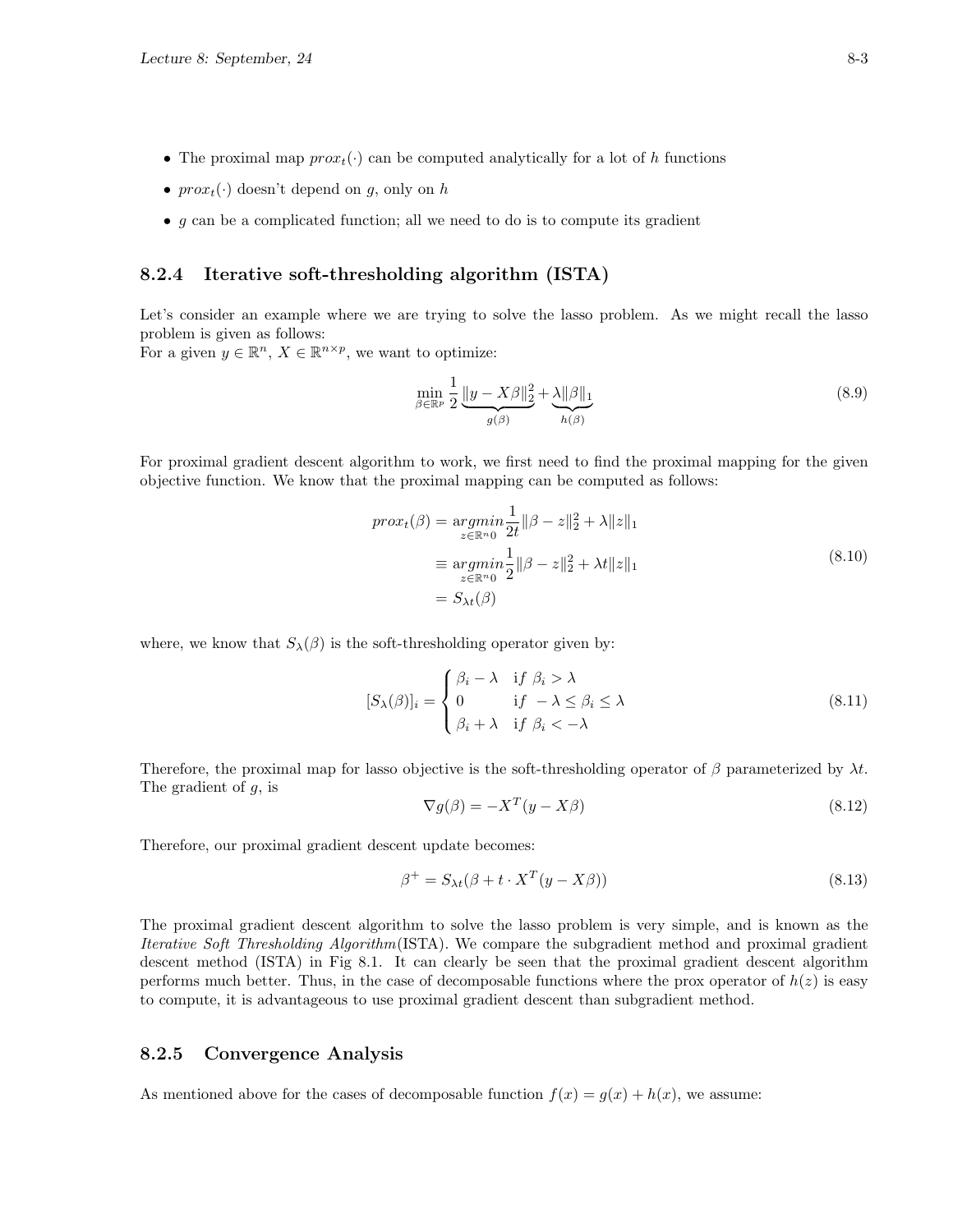

Figure 8.1: Example of proximal gradient descent (ISTA) vs. subgradient method convergence rates

- The function g is convex, differentiable,  $dom(g) = \mathbb{R}^n$ , and  $\nabla g$  is Lipschitz continuous with L.
- The function  $h$  is convex and its proximal map can be easily computed.

With the above assumptions, the proximal gradient descent with fixed step size  $t \leq 1/L$  satisfies:

$$
f(x^{(k)}) - f* \le \frac{\|x^{(0)} - x*\|_2^2}{2tk} \tag{8.14}
$$

This implies that the proximal gradient descent has a convergence rate of  $\mathcal{O}(1/k)$  or  $\mathcal{O}(1/\epsilon)$ . The convergence rate is very similar to the convergence rate of gradient descent. However, we should be careful as this specifies the number of iterations and not the number of operations.

### 8.2.6 Backtracking Line Search

Similar to gradient descent, backtracking line search to determine the step size for each step towards the minima. However, the search is applied only on the smooth part  $g$  of the function  $f$ .

To perform backtracking line search, first decide a shrinking parameter  $0 < \beta < 1$ , and at each iteration, start with  $t = 1$ , and while

$$
g(x - tG_t(x)) > g(x) - t\nabla g(x)^T G_t(x) + \frac{t}{2} ||G_t(x)||_2^2
$$
\n(8.15)

shrink  $t = \beta t$ , where  $G_t(x)$  is the generalised gradient as described in previous sections. Else, perform proximal gradient update. With the same assumptions as those for gradient descent, we get the same convergence bounds for proximal gradient descent:

$$
f(x^{(k)}) - f* \le \frac{\|x^{(0)} - x*\|_2^2}{2t_{\min}k}
$$
\n(8.16)

where  $t_{\min} = \min\{1, \beta/L\}$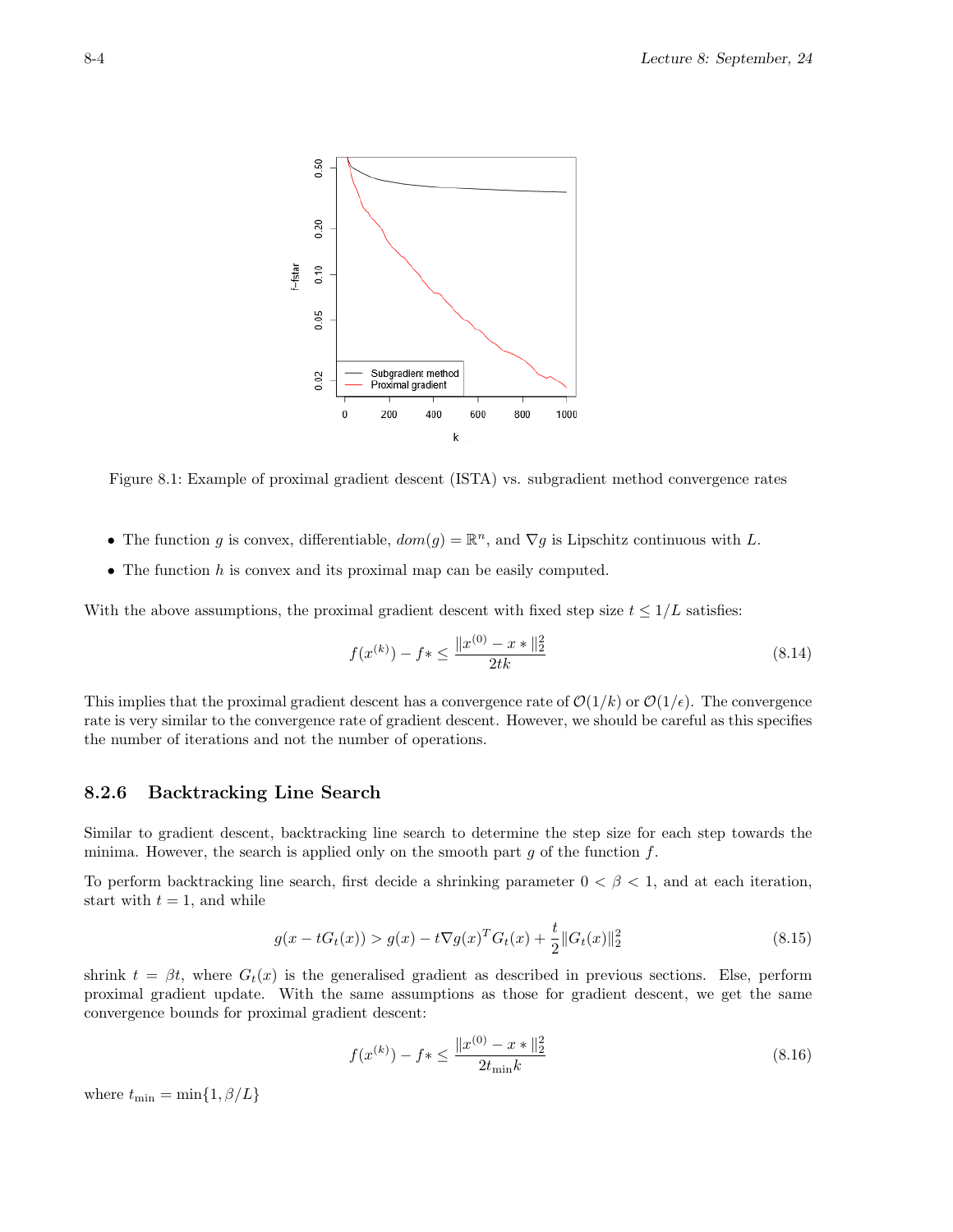### 8.3 Examples

### 8.3.1 Matrix Completion

Consider recommender system problem, where we are seeking to predict what ratings would a user give to a particular movie. We first create a matrix, where the rows indicate users, and columns indicate movies. This matrix is partially observed, the goal is to fill in the entire matrix. Formally, this problem can be written as: Given a matrix  $Y \in \mathbb{R}^{m \times n}$  where you only observe the entries  $Y_{ij}$ ,  $(i, j) \in \Omega$ . Suppose we want to fill in missing entries (e.g. for a recommender system), so we solve a *matrix completion* problem:

$$
\min_{B \in \mathbb{R}^{m \times n}} \frac{1}{2} \sum_{(i,j) \in \Omega} (Y_{ij} - B_{ij})^2 + \lambda \|B\|_{\text{tr}} \tag{8.17}
$$

where  $||B||_{tr}$  is the trace (nuclear) norm of B:

$$
||B||_{\text{tr}} = \sum_{i=1}^{r} \sigma_i(B)
$$
\n(8.18)

and  $r = \text{rank}(B)$  and  $\sigma_1(B) \geq \cdots \geq \sigma_r(B) \geq 0$  are singular values of matrix X. In this problem, the first term ensures that we stay close to the actual observed values, whereas the trace norm ensures that the end matrix is low ranked.

This objective function, can now be re-written in terms of only observed values, which will be more efficient. Now, define  $P_{\Omega}(B) = \begin{cases} B_{ij} & (i, j) \in \Omega \\ 0 & (i, j) \in \Omega \end{cases}$  $\begin{bmatrix} 0 & i,j \end{bmatrix} \in \Omega$ , which is the projection operator onto an observed index set  $\Omega$ . Then, the criterion becomes:

$$
f(B) = \frac{1}{2} \| P_{\Omega}(Y) - P_{\Omega}(B) \|_{F}^{2} + \lambda \| B \|_{\text{tr}} \tag{8.19}
$$

This form of the problem is nothing but a matrix representation of the original matrix completion equation. For proximal gradient algorithm, we need two things:  $\nabla g$  and the prox function:

- Gradient:  $\nabla g(B) = -(P_{\Omega}(Y) P_{\Omega}(B))$
- Prox Function:

$$
\text{prox}_{t}(B) = \underset{Z \in \mathbb{R}^{m \times n}}{\text{argmin}} \frac{1}{2t} \|B - Z\|_{F}^{2} + \lambda \|Z\|_{\text{tr}} \tag{8.20}
$$

Since trace norm for matrices is equivalent to  $l$ -1 norm, we can claim that  $prox<sub>t</sub>(B) = S<sub>\lambda t</sub>(B)$ , the matrix soft-thresholding at the level  $\lambda t$ , where

$$
S_{\lambda}(B) = U\Sigma_{\lambda}V^{T}
$$
\n(8.21)

for the SVD  $B = U\Sigma V^T$  and diagonal  $\Sigma_{\lambda}$  such that

$$
(\Sigma_{\lambda})_{ii} = \max\{\Sigma_{ii} - \lambda, 0\}
$$
\n(8.22)

Subgradient optimality tells us that the optimal solution to 8.19 should satisfy, for some

$$
0 \in Z - B + \lambda t \partial \|Z\|_{tr} \tag{8.23}
$$

So, let's set  $Z = S_{\lambda t}(B)$  and see that this indeed 8.23. Denoting the SVD of B and  $B = U\Sigma V^T$ , we can see that the soft-thresholded version Z has a singular value decomposition of  $U\Sigma_{\lambda t}V^T$  where  $\Sigma_{\lambda t}$  has diagonal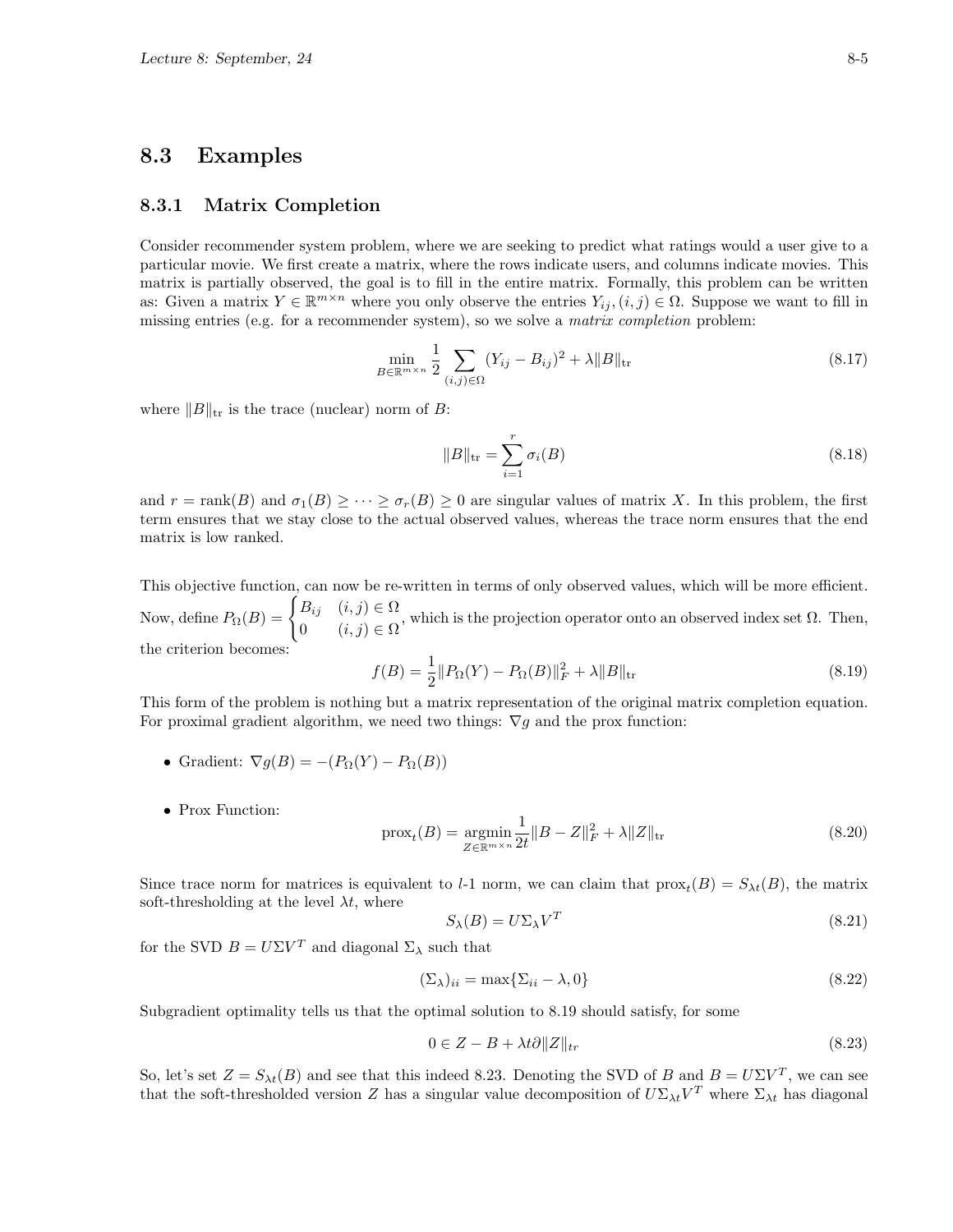elements thresholded above at  $\lambda t$  (this is directly from the definition of the soft-thresholding operator  $S_{\lambda t}$ ). Plugging the SVD into 8.23, we need only verify the following:

$$
0 \in U\Sigma_{\lambda t}V^T - U\Sigma V^T + \lambda t \partial \|U\Sigma_{\lambda t}V^T\|
$$
\n(8.24)

$$
\iff \frac{1}{\lambda t} \left[ U \Sigma V^T - U \Sigma_{\lambda t} V^T \right] \in \partial \| U \Sigma_{\lambda t} V^T \| \tag{8.25}
$$

Take the left hand side and rearrange to make

$$
\frac{1}{\lambda t} U \Sigma V^T - U \Sigma_{\lambda t} V^T = U V^T + \frac{1}{\lambda t} U (\frac{\Sigma - \Sigma_{\lambda t}}{\lambda t} - I) V^T = U V^T + W \tag{8.26}
$$

Because the soft thresholding operation on  $B = U\Sigma V^T$  gives:

$$
\Sigma_{\lambda t} = \text{diag}\left( (\Sigma_{11} - \lambda t)^+, (\Sigma_{22} - \lambda t)^+, \cdots \right) \tag{8.27}
$$

we can verify the following

$$
\frac{1}{\lambda t}(\Sigma - \Sigma_{\lambda t}) - I = \begin{pmatrix}\n\frac{1}{\lambda t}[\Sigma_{11} - (\Sigma_{11} - \lambda t)^+] & \cdots & \cdots & 0 \\
\vdots & \frac{1}{\lambda t}[\Sigma_{22} - (\Sigma_{22} - \lambda)^+] & \vdots & 0 \\
\vdots & \cdots & \ddots & 0 \\
0 & 0 & 0 & \ddots\n\end{pmatrix} - I \qquad (8.28)
$$
\n
$$
= \begin{pmatrix}\n\frac{1}{\lambda t} \min[\lambda t, \Sigma_{11}] & \cdots & \cdots & 0 \\
\vdots & \frac{1}{\lambda t} \min[\lambda t, \Sigma_{22}] & \vdots & 0 \\
\vdots & \cdots & \ddots & 0 \\
0 & 0 & 0 & \ddots\n\end{pmatrix} - I \qquad (8.29)
$$
\n
$$
= \begin{pmatrix}\n\min[1, \frac{\Sigma_{11}}{\lambda t}] - 1 & \cdots & \cdots & \cdots \\
\vdots & \min[1, \frac{\Sigma_{22}}{\lambda t}] - 1 & \vdots & 0 \\
\vdots & \cdots & \ddots & 0 \\
0 & 0 & 0 & \cdots\n\end{pmatrix} \qquad (8.30)
$$

whose diagonal entries are all smaller than 0 so that  $||W||_{op} \leq 0$ . It is easy to see that  $U<sup>T</sup>W = WV = 0$ . Therefore, the left hand side of  $8.25$  is indeed a subgradient of the trace norm of  $Z$  (right hand side of  $8.25$ ):

$$
\frac{1}{\lambda t} \left[ U \Sigma V^{T} - U \Sigma_{\lambda t} V^{T} \right] = U^{T} V + W \in \partial \| U \Sigma_{\lambda t} V^{T} \|
$$
\n
$$
= \{ U V^{T} + W_{0} : \| W \|_{\text{op}} \leq 1, U^{T} W_{0} = 0, W_{0} V = 0 \}
$$
\n(8.31)

The last equality should be used as a fact.

Using this, we can see that the proximal gradient update step is:

$$
B^{+} = S_{\lambda t} \left( B + t(P_{\Omega}(Y) - P_{\Omega}(B)) \right) \tag{8.33}
$$

We can also see that  $\nabla g(B)$  is Lipschitz continuous with  $L = 1$ , so we can choose fixed step size  $t = 1$  for a simpler fixed-step proximal update with proved rate  $O(1/\epsilon)$ . The update is now:

$$
B^{+} = S_{\lambda t} \left( t(P_{\Omega}(Y) - P_{\Omega}^{\perp}(B)) \right) \tag{8.34}
$$

where  $P^{\perp}(\cdot)$  projects onto the unobserved set. This is the *soft-impute* algorithm, a simple and effective method for matrix completion. <sup>2</sup>

 $2$ The rest of the lecture is covered in the next set of notes.